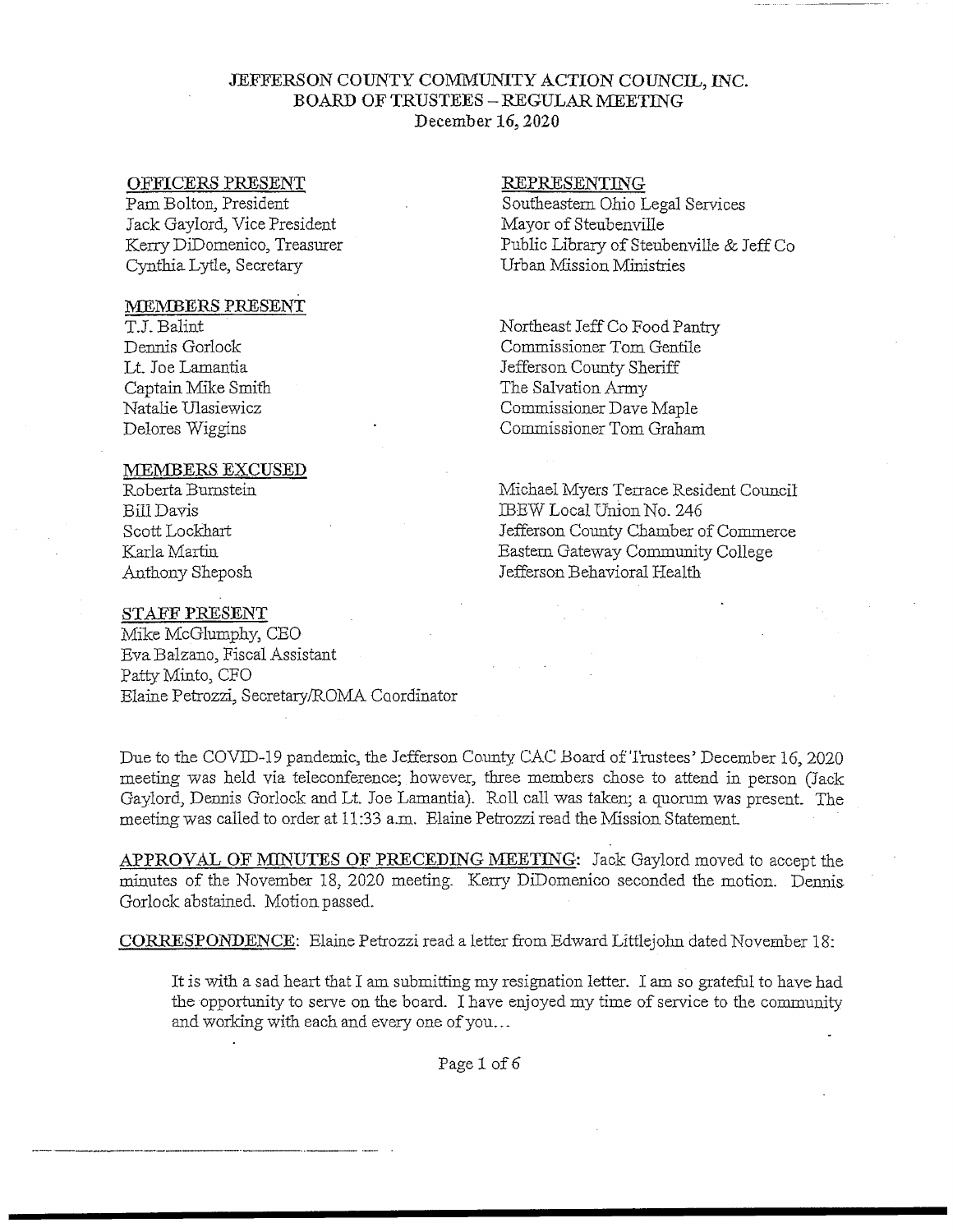MOTION: Dennis Gorlock moved to accept Edward Littlejohn's letter of resignation. Jack Gaylord seconded the motion. Motion passed unanimously.

She read another letter received from Sheriff Fred Abdalla dated December 4,2020:

Lt. Joseph Lamantia has been appointed to serve as my Representative to the Jefferson County Community Action Council Board of Trustees. His term commences on December 4, 2020 and expires on January *5,2025...*

MOTION: Natalie Ulasiewicz moved to approve the letter from Sheriff Fred Abdalla appointing Lt. Joe Lamantia as his representative to the Board of Trustees. Jack Gaylord seconded the motion. Motion passed unanimously. Ms. Bolton welcomed Lt Lamantia to the Board.

### REPORT OF THE CEO

PY 2020 TORONTO CHIP PROGRAM: The Agreement for the PY 2020 Toronto CHIP Program is between Jefferson County Board of Commissioners and the Jefferson County CAC. The program is a tenant-based assistance program funded by the Home Investment Partnership Program for households located in Toronto. The Agreement is for the period December 3, 2020 through April 30, 2023. Maximum payment for the program shall not exceed \$40,000 for rental assistance and \$4,000 as administrative costs. The Agreement is the same as we have had in the past, with the exception that it is being run by the Jefferson County Commissioners' office.

MOTION: TJ. Balint moved to ratify the PY 2020 Toronto CHIP Program for the period of December 3, 2020 through April 30, 2023 in the amount of \$40,000 for rental assistance and \$4,000 as administrative costs. Jack Gaylord seconded the motion. Motion passed unanimously.

CATHEDRAL APARTMENTS CLOSE OUT LETTER: We received a letter dated November 16, 2020 from OHFA. It states they "found outstanding non-compliance issues. We have reviewed the corrections submitted in response, but as of this date, there are repairs that remain uncorrected [roof, entryway and windows]. Due to the failure to correct all deficiencies as noted in the Compliance Audit Report, OHFA is closing the audit with an unacceptable response for the Housing Development Assistance Program (HDAP) regulations." The third paragraph starts, "The responsibility for compliance with federal program regulations lies with the owner of the building-.." Mr. McGlumphy sent a copy of this letter to the Diocese of Steubenville, but we still have not received a response from them, nor have we received a response from Pam Bolton's letter to the Diocese.

2021 MEETING SCHEDULE: The schedule lists the Board Meeting Schedule for 2021. Meetings will continue on the third Wednesday of each month, starting at 11:30 a.m. After the Board's approval, the schedule will be posted on our website. The meeting schedule meets part of Standard 5.5 (The organization's governing board meets in accordance with the frequency and *quorum requirements and fills board vacancies as set out in its bylaws?)*

MOTION: Kerry DiDomenico moved to approve the 2021 Board Meeting Schedule. Cynthia Lytle seconded the motion. Motion passed unanimously.

Page 2 of *6*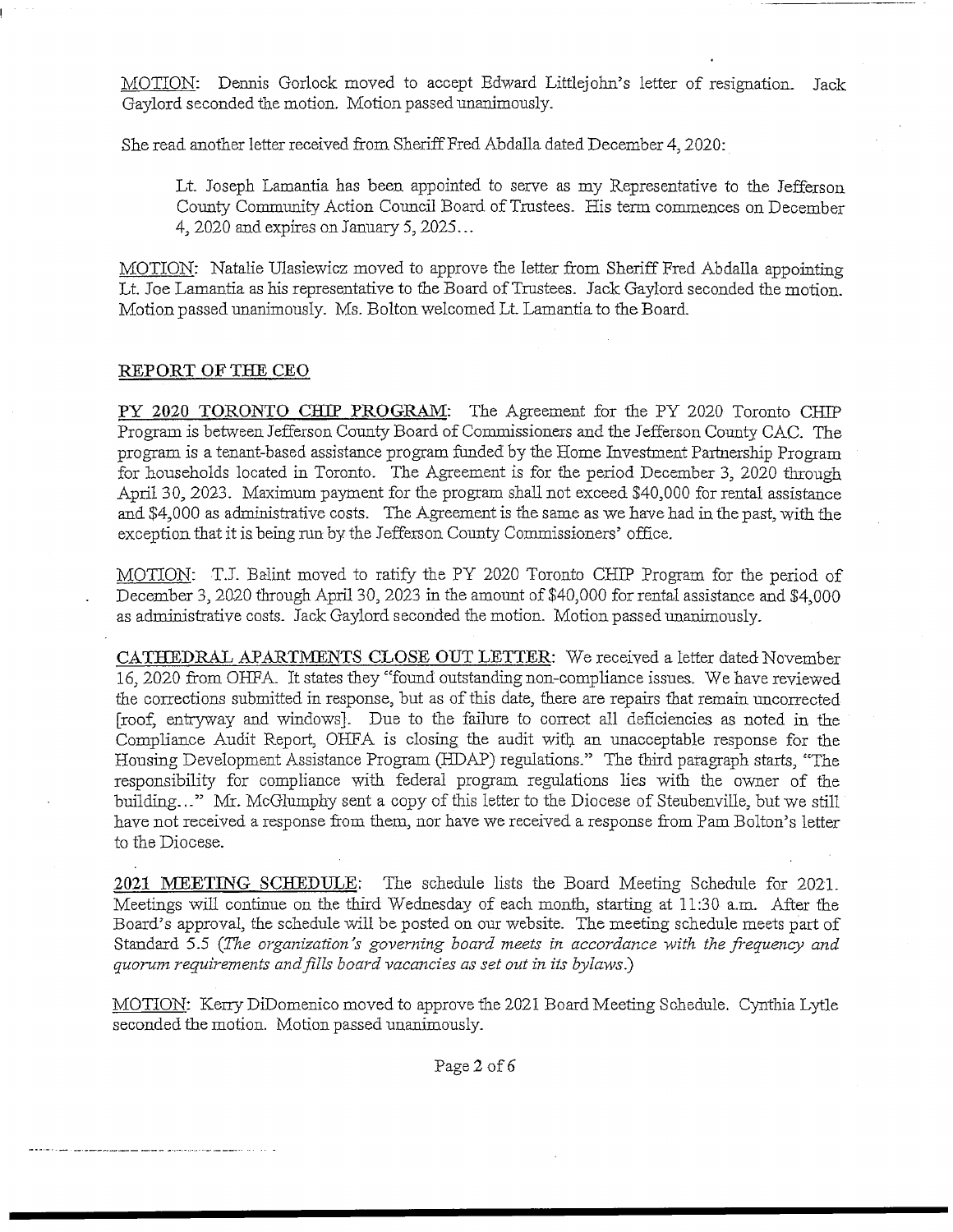STRATEGIC PLAN WORKPLANS UPDATE: We are making progress on completing the Strategic Plan Workplans. A description of action taken to complete the strategies/milestones was listed on the Strategic Plan Workplans report in accordance with CSBG Standard 6.5 *(The governing board has received an update(s) on progress meeting the goals of the strategic plan -within the past 12 months).*

MOTION: TJ. Balint moved to accept the Strategic Plan Workplans Update. Motion was seconded by Dennis Gorlock. Motion passed unanimously.

CALENDAR **OF** EVENTS; In December, Directors & Officers, Auto and Rental Insurance are due; the application has been submitted. Also, Standard 5.5 (The organization's governing board meets in accordance with the frequency and quorum requirements and fills board vacancies as set *out in its bylaws),* Standard 6.5 *(The governing board has received an update(s) on progress, meeting the goals of the strategic plan within the past 12 months)*, Standard 7.4 (The governing *board conducts a performance appraisal of the CEO/executive director-within each calendar year),* and Standard 7.5 *(The governing board reviews and approves CEO/executive director compensation within every calendar* year) are due. In January, the terms of Natalie Ulasiewicz (1/1/21) and Dennis Gorlock (1/2/21) expire. Ms, Ulasiewicz said she and Mr. Maple have communicated regarding her appointment. Ms. Petrozzi has contacted the Commissioner's office for Commissioner Maple's appointment and asked the Clerk at the Commissioner's office to have Mr. Morelli appoint a representative at the start of his term.

PERSONNEL REPORT: The Board received the Personnel Report for November. Since the report, the Secretary/ROMA Coordinator retired effective December IS. Also, the following job orders were posted in December: Reemployment Services and Eligibility Assessments (RESEA) Customer Service Rep and Administrative Assistant/ROMA Coordinator jobs. Pathway Home Director has been filled by John Shaw, so we also had to post the Deputy Director job. Pathway Home is a 3-year contract with Ohio DJFS for \$2.7 million. Mr. McGlumphy asked for the Board's permission to list the Administrative Assistant/ROMA Coordinator position on Indeed. When we posted the six Pathway Home Navigators on Indeed, we received 14 responses for each position/county. Indeed will cost \$25/day for 5 days, a total of \$125.

MOTION: TJ. Balint moved to approve the use of Corporate Funds to post the Administrative Assistant/ROMA Coordinator on Indeed for 5 days at \$25/day, for a total of \$125. It will be takenfrom Corporate Funds for now; but Patty Minto will look into using CSBG funds for the posting. Jack Gaylord seconded the motion. Motion passed unanimously.

PROGRAM REPORT: Members received copies of the November Program Report, which shows participants served for the month and year-to-date. HEAP, Emergency Services and WIOA continue to operate by appointment only. However, the One Stop is open for walk-in customers. At Cathedral Apartments., we have 6 open rooms; 2 are ready for occupancy. There are still 4 rooms vacant due to water damage. On the WIOA program, there are 60 Work Experience participants.

CAC NEWSLETTER: The CAC's December Newsletter was included for Board members to read. Two employees received longevity awards: Rich Gualtiere, 20 years; and Rita Olsen, 25 years of service. The "new hires" were transferred from the Flood grant: one was hired into HWAP; the other, Custodian.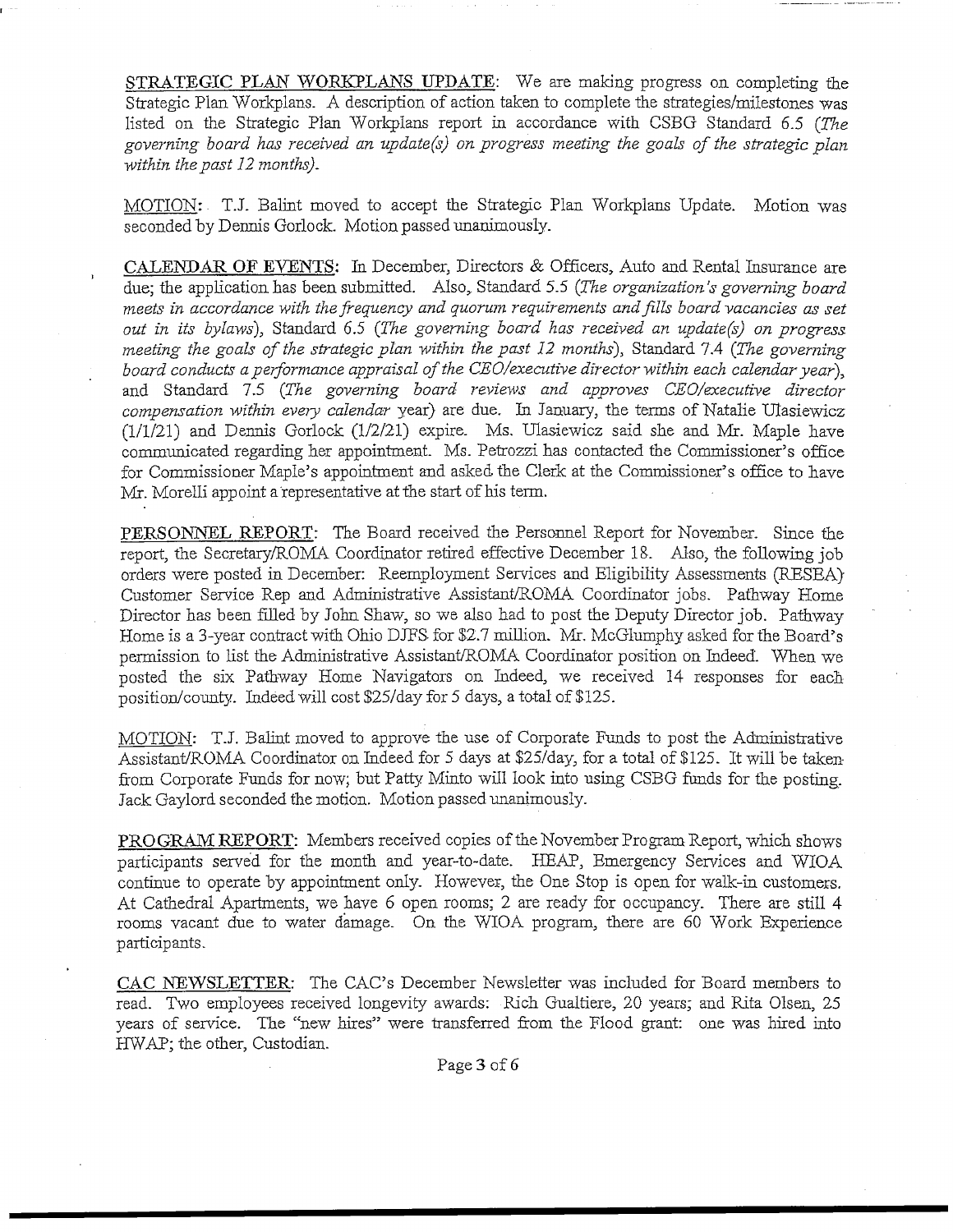MOTION: Dennis Gorlock moved to approve the Report of the CEO, which included: Cathedral Apartments Close Out Letter, Calendar of Events, Personnel Report — November 2020; Program Report - November 2020; and CAC December Newsletter. Delores Wiggins seconded the motion. Motion passed unanimously.

# **REPORT OF COMMITTES:**

# FINANCE COMMITTEE:

FINANCIAL REPORTS: The Combined Analysis Report - November and Grants Receivables were reviewed

MOTION; T.J. Balint moved to approve the Finance Committee reports - Combined Analysis Report and Grants Receivable - for the period November 1 through November 30, 2020. Dennis Gorlock seconded the motion. Motion passed unanimously.

### **PERSONNEL COMMITTEE:**

The Personnel Committee approved the evaluation for the CEO based on evaluations received by the Board and staff.

MOTION: Jack Gaylord moved to approve the CEO Evaluation to remain in compliance with CSBG Standard 7.4 *(The governing board conducts a performance appraisal of the CEO/executive* director within each calendar year). Motion was seconded by Dennis Gorlock. Motion unanimously passed.

As far as compensation., Ms. Minto-will talk to the Board Chair and/or Personnel Committee next week. We have a few new grants generating indirect costs.

MOTION: Natalie Ulasiewicz moved to review and take Patty Minto's recommendation to talk next week about the CEO compensation package in order to be in compliance with CSBG Standard 7.5 *(The governing board reviews and approves CEO/executive director compensation •within every calendar year),* and address the issue at the January 2021 meeting. Jack Gaylord seconded the motion. Motion passed unanimously.

### NEW BUSINESS:

D & O, AUTO and RENTAL INSURANCE: We received an insurance proposal from Wichert, The package total renewal is \$24,879, up from \$24,130 (+\$749), and Directors & Officers renewal is \$2,839, up from \$2,754 (+\$915). Mr. McGlumphy asked Wichert for a quote for Abuse & Molestation coverage. We are currently running three youth contracts (Jefferson, Harrison and Carroll Counties) — approximately 500 participants — with 14-24 year olds. If something would happen to someone under 18 years old, we presently do not have coverage. "In today's society, he said/she said — I think we need to really take a good look at this."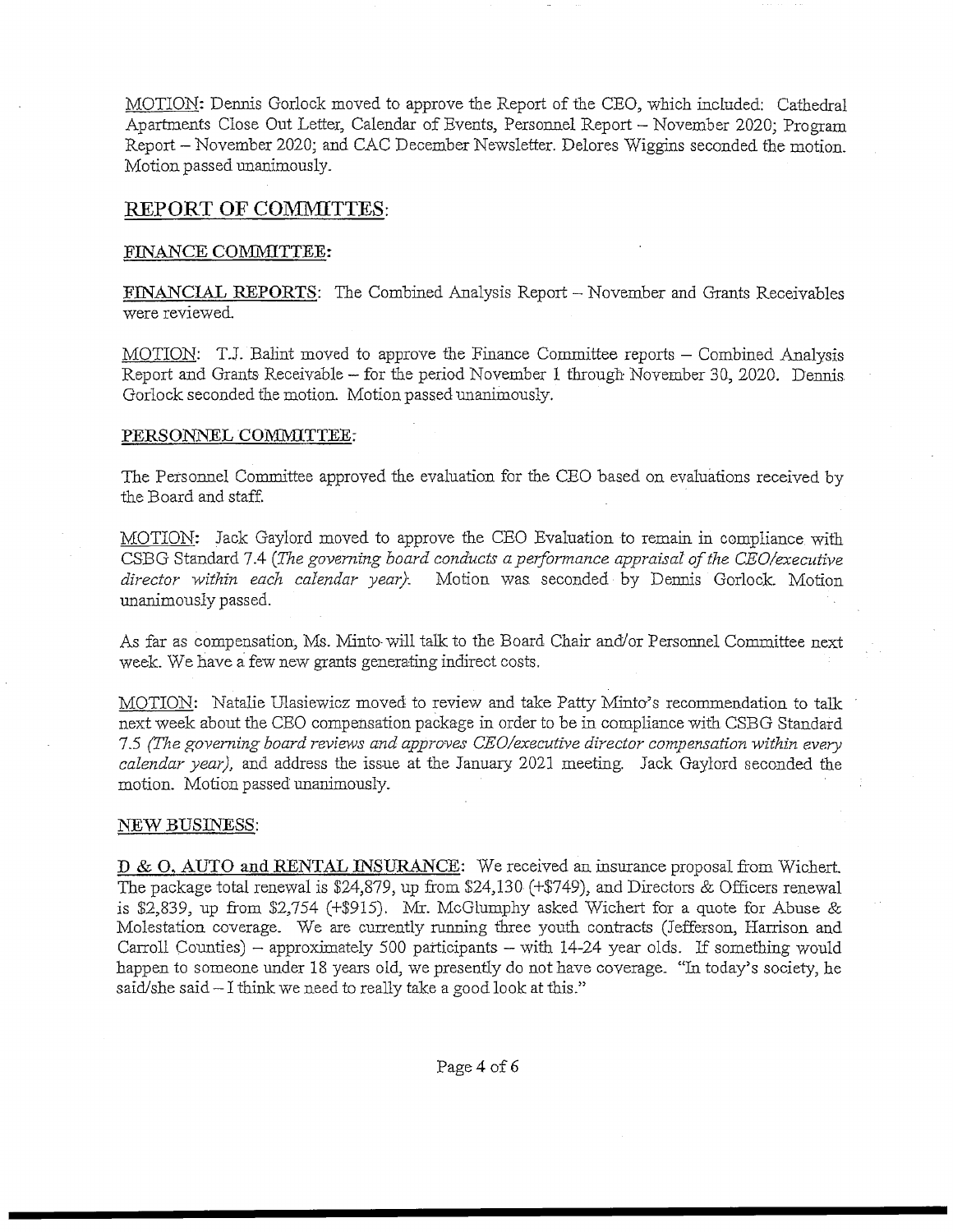MOTION: Dennis Gorlock moved to approve the renewal of our Directors & Officers, Auto and Rental Insurance. Jack Gaylord seconded the motion. Motion passed unanimously.

CDBG STEUBENVILLE RENTAL GRANT AGREEMENT: Agreement between the City of Steubenville and Jefferson County CAC, Inc. for the Subsistence Payments Program is for the period January 1, 2021 through December 31, 2021 in the amount of \$96,934. The monies will be used for short-term (no more than 6 months) emergency payments of behalf of individuals or families, generally for the purpose of preventing homelessness. Payments will include payment of non-city utilities and rent/mortgage payments to prevent eviction. We will receive 14.18% indirect costs.

MOTION: Jack Gaylord moved to allow the CEO to enter into an agreement with the City of Steubenville for the Subsistence Payments Program for the period January 1, 2021 through December 31, 2021 in the amount of \$96,934. Dennis Gorlock seconded the motion. Motion unanimously passed.

BOARD MEMBER TERM EXPIRATIONS: Dave Maple's term as Commissioner expires January 1, 2021, meaning Natalie Ulasiewicz's term expires, as, well. Mr. Maple and Ms. Ulasiewicz have been in contact regarding his appointment. Also, Tom Gentile chose not to- run for re-election, so Dennis Gorlock's term expires on January 2, 2021. We contacted the Commissioners' office for the new Commissioner's appointee.

DIVIDEND FROM BWC: We received a third dividend from Bureau of Workers Compensation in the amount of \$195,850.64, which will be deposited into Corporate Funds. Mr. McGlumphy asked for the Board's permission to purchase an agency truck with some of the money. The vehicle will be used to haul trash, furniture and purchases made for the agency.

MOTION: Jack Gaylord moved to approve the purchase of an agency vehicle not to exceed \$15,000, with the agreement of the CEO and CFO. Dennis Gorlock seconded the motion. Motion passed unanimously.